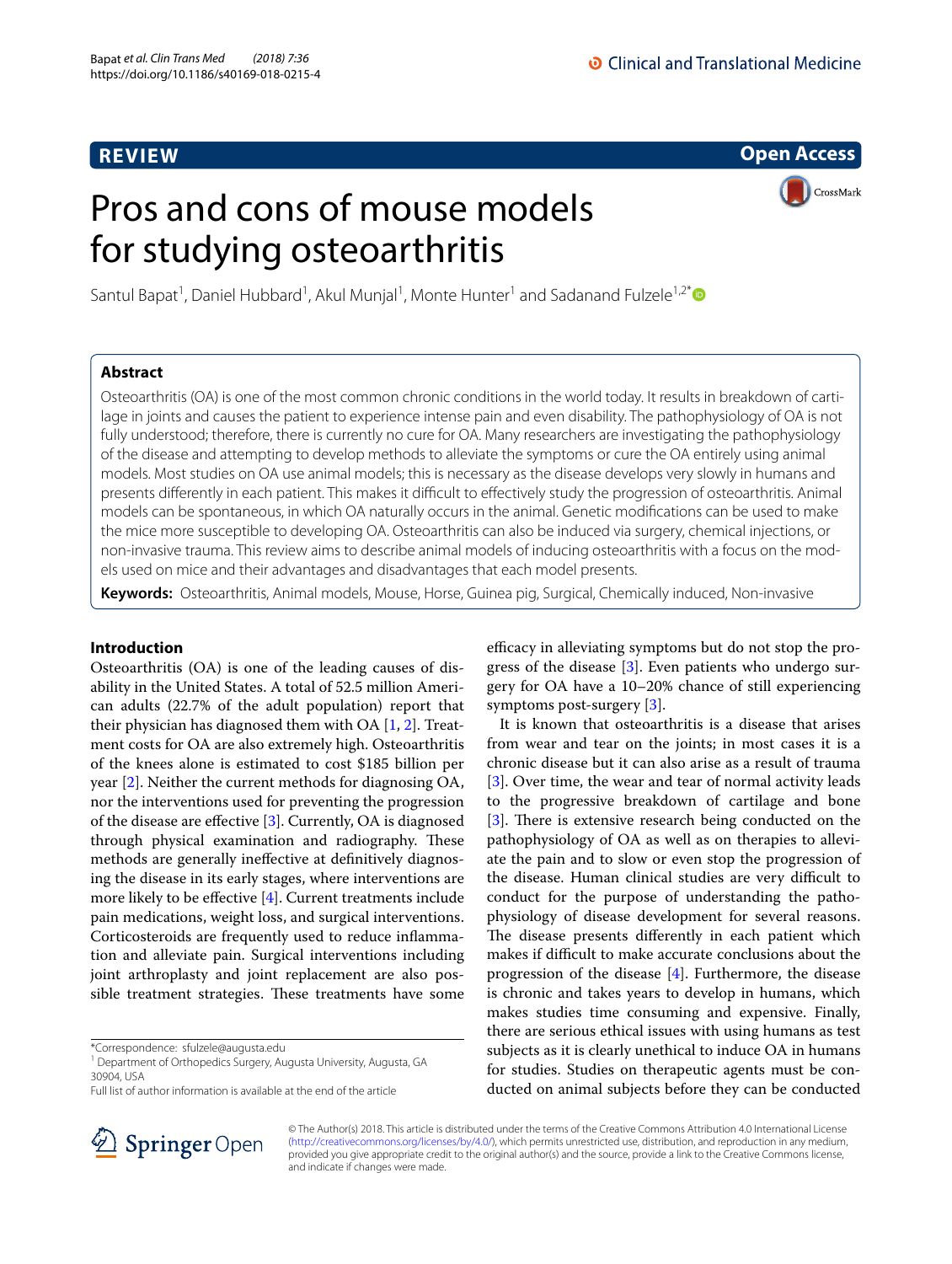on humans. These challenges serve as major impediments for studies of OA using human subjects [\[5\]](#page-11-3). Many studies on OA use animal models to study the progression of the disease and evaluate the efficacy of therapeutic methods. The advantages of animal models include rapid onset, the ability to control the severity of the disease, similar anatomy and disease progression to humans, and the ability to test and follow a large number of subjects ethically. Therapeutic agents in particular must be tested on animals before they can be administered to humans [[5,](#page-11-3) [6](#page-11-4)]. Our aim is to summarize the different mouse models used to mimic OA for the purpose of studying the pathophysiology and progression of the disease as well as for testing possible therapeutic agents. Furthermore, we will examine the advantages and disadvantages of each of these models and determine their utility in studying the pathophysiology of OA and evaluating treatments. Other animal models will be addressed briefy along with the cases in which they might prove more efective than murine models.

#### **Importance of murine osteoarthritis models**

Many diferent species of animals are used to mimic OA. Studies have been conducted on mice, rats, rabbits, guinea pigs, dogs, pigs, horses, and other animals. Most researchers studying OA in animal models use mice in their studies for several reasons. First and foremost, mice have a musculoskeletal system that develops quickly [\[7](#page-11-5), [8\]](#page-11-6). This allows a large number of subjects to be raised and tested in a short period of time. Furthermore, mice are relatively cheap, which makes them an economical choice for studies which require a large sample size. The ability to raise a large number of subjects quickly and economically makes mice an ideal choice for studies examining the pathophysiology and progression of OA. Mice are also commonly used as the frst line of testing for drugs and other therapies; however, diferences in anatomy and physiology between humans and mice make mice an imperfect model for studying interventional methods  $[5, 6]$  $[5, 6]$  $[5, 6]$  $[5, 6]$  $[5, 6]$ . Therefore, this review will focus on murine models but briefy address other animal models to show when they might be more applicable. There are many different models that are used for mimicking OA in mice for studies. There are spontaneous models of OA, which include naturally occurring osteoarthritis and genetic modifcations that cause the mice to be more likely to develop osteoarthritis. There are also surgically induced and chemically induced models of OA. Finally, there are noninvasive induced models of OA which use applied forces to cause trauma in the joint. This trauma causes injuries which eventually lead to the development of OA in the knee of the subject [\[7](#page-11-5)]. Each of these models will be described in greater detail in the next section along with

their advantages and disadvantages. These advantages and disadvantages are also summarized in Table [1.](#page-2-0)

## **Spontaneous models**

#### **Naturally occurring osteoarthritis**

Spontaneous models are the simplest model for mimicking OA in mice. In spontaneous models of OA, the natural aging process and its efects on the subject animals' joints are responsible for creating OA [[9\]](#page-11-7). In these cases, the subject mice are not subjected to any treatment; many of these mice will still develop OA as a natural part of their aging process. The progression of OA in these mice closely mimics the progression of non-traumatic OA in humans as a result of natural wear and tear throughout the course of life  $[9]$  $[9]$ . These models are useful because the similarity between the model and osteoarthritis in humans enables researchers to observe and study a completely natural onset and progression of OA; researchers can also test various therapeutic methods on mice that have spontaneously occurring OA. This means that spontaneous models of OA are applicable to a wide variety of studies about OA [[9\]](#page-11-7). Also, it is relatively easy to implement as there is no specialized equipment needed, nor is there a need for a surgeon with specifc training to perform a procedure to induce OA [\[10](#page-11-8)]. However, there are certain drawbacks to spontaneous models. Osteoarthritis develops much more slowly in the spontaneous models than it does in induced and post traumatic models. In addition, the severity of the disease and speed of onset may vary widely between subjects in naturally occurring OA [[10\]](#page-11-8). Furthermore, it is not certain that each mouse will develop OA  $[10]$  $[10]$ . The incidence of OA in wild type mice is estimated to be  $20-45\%$  [\[11](#page-11-9)]. This means that many mice need to be raised for an extended period of time and most of the mice raised will not be viable test subjects because they do not end up developing OA [[10](#page-11-8), [11\]](#page-11-9). The uncertainty makes this method time-consuming, inefficient, and expensive compared to other methods. One way to solve the inefficiencies of the spontaneous model is to use genetically modifed models [\[10,](#page-11-8) [11](#page-11-9)].

#### **Genetically modifed models**

In certain other cases, researchers select mice with genetic modifcations that make the development of OA more likely. These models are also "spontaneous" as there is no intervention applied that directly causes OA, but these mice have a much higher incidence of OA than their wild type counterparts. For example, Lapvetelainen et al. found that the incidence of OA in mice with knockouts of the Col2a1 gene was 60–90%, which is much higher than the incidence in wild type mice [[11](#page-11-9)]. Another example of a commonly used strain of mice is STR/ort mice  $[5]$  $[5]$ . These mice have certain characteristics which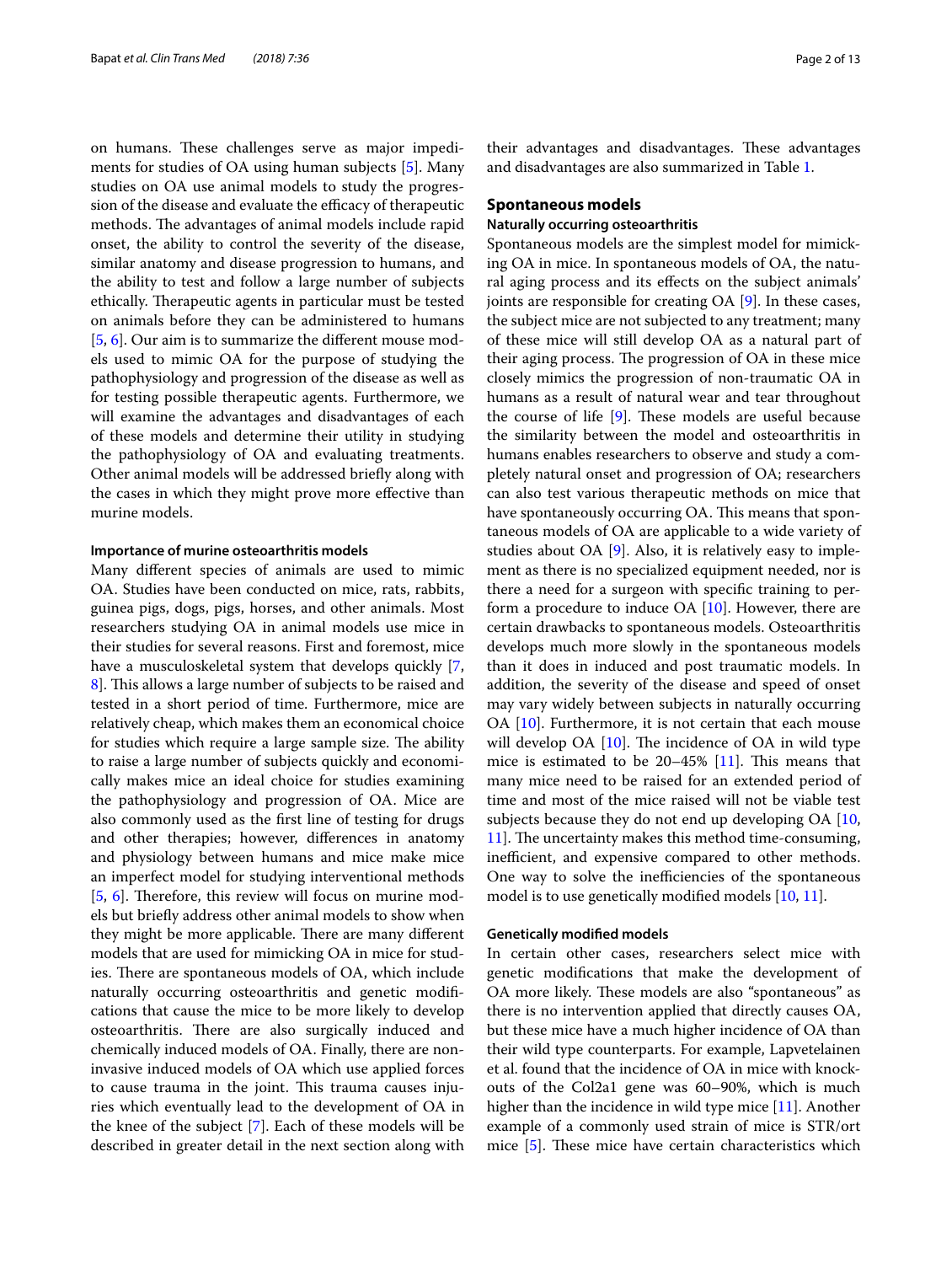|                        | Table 1 This table summarizes the basis, time                                                                                                           | of onset, advantages and disadvantages of each of the OA models discussed in this paper |                                                                                                                                                                                                                       |                                                                                                                                                     |                       |
|------------------------|---------------------------------------------------------------------------------------------------------------------------------------------------------|-----------------------------------------------------------------------------------------|-----------------------------------------------------------------------------------------------------------------------------------------------------------------------------------------------------------------------|-----------------------------------------------------------------------------------------------------------------------------------------------------|-----------------------|
| Model type             | Model name and basis                                                                                                                                    | Time of onset                                                                           | Pros                                                                                                                                                                                                                  | Cons                                                                                                                                                | References            |
| Spontaneous            | -occurs as a<br>result of wear and tear over the<br>Naturally occurring-<br>subject's life                                                              | $~4$ -6 months old                                                                      | No specialized equipment needed<br>No specially trained personnel<br>Most natural progression<br>required                                                                                                             | Variability in severity and onset<br>Long progression time<br>Low incidence<br>High cost                                                            | [5, 9, 10]            |
| Spontaneous            | ceptibility due to genetic selection<br>result of natural wear and tear over<br>the subject's life with higher sus-<br>Genetically modified-occurs as a | $\sim$ 18 weeks old                                                                     | genetics in OA development and<br>Possibility of assessing impact of<br>No specially trained personnel<br>possible therapeutic targets<br>Natural progression<br>High incidence<br>required                           | Possibility of confounding symptoms<br>as a result of genetic alterations<br>Variability in severity and onset<br>Low generalizability<br>High cost | $[5, 10 - 22]$        |
| Surgically induced     | ACL transection—joint instability                                                                                                                       | ~3-10 weeks depending on method                                                         | Useful in assessing therapies<br>Rapid progression<br>High incidence                                                                                                                                                  | Need specially trained surgeon<br>Risk of infection                                                                                                 | [5, 6, 10, 24]        |
| Surgically induced     | Medical meniscectomy-joint<br>instability                                                                                                               | ~4 weeks post-surgery                                                                   | Useful in assessing therapies<br>Rapid progression<br>High incidence                                                                                                                                                  | Risk of infection<br>Need surgeon                                                                                                                   | $[5, 6, 10, 25 - 27]$ |
| Chemically induced     | Mono-iodoacetate-joint inflamma-<br>tion and chondrotoxicity                                                                                            | ~6 weeks from injection                                                                 | Useful for studies in pain behavior<br>Rapid progression<br>High incidence                                                                                                                                            | Progression not similar to natural<br>Only useful for studying pain<br>progression in humans<br>behavior                                            | [5, 10, 32, 33]       |
| Chemically induced     | l and<br>Collagenase—joint inflammation<br>collagen breakdown                                                                                           | ~3 weeks from injection                                                                 | Useful for studies in pain behavior<br>Useful for studies in potential<br>Most rapid progression<br>High incidence<br>therapies                                                                                       | Progression not similar to natural<br>progression in humans                                                                                         | [5, 10, 32, 33]       |
| Non invasive induction | Intra-articular tibial plateau fracture-<br>trauma to the knee and joint<br>destabilization                                                             | $\sim$ 8-10 weeks post injury                                                           | Useful in replicating acute traumatic<br>Severity of the lesions can be altered<br>to compare effects of different<br>OA (i.e. from accidents)<br>Low risk of infection<br>Rapid progression<br>Repeatable<br>Forces. | Not useful in modeling chronic onset<br>Need specialized equipment<br>$\delta$                                                                      | [5, 10, 40, 42, 43]   |
| Non-invasive induction | pression-repeated trauma to the<br>Cyclic articular cartilage tibial com-<br>knee and joint destabilization                                             | $\sim$ 8-10 weeks post injury                                                           | Highly effective for studying chronic<br>Low risk of infection<br>Repeatable<br>overuse<br>Injuries.                                                                                                                  | Several cycles needed<br>Not effective for studying acute PTOA<br>Need specialized equipment<br>Lengthy induction                                   | [5, 10, 40, 42, 43]   |

<span id="page-2-0"></span>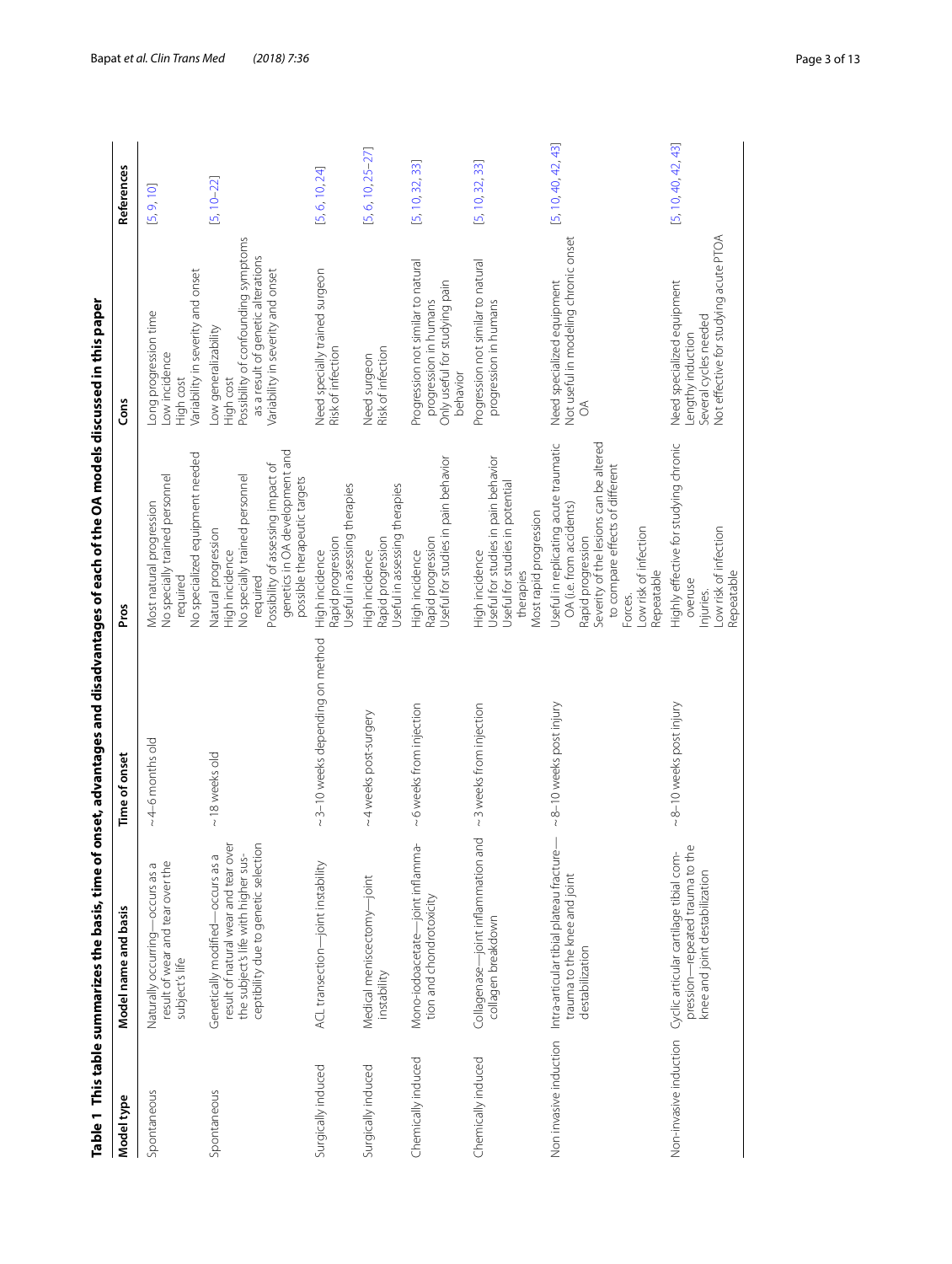| Table 1 (continued) |                                                                                                                                                          |                               |                                                                                                                                       |      |                 |
|---------------------|----------------------------------------------------------------------------------------------------------------------------------------------------------|-------------------------------|---------------------------------------------------------------------------------------------------------------------------------------|------|-----------------|
| lodel type          | Model name and basis                                                                                                                                     | Time of onset                 | Pros                                                                                                                                  | Cons | References      |
|                     | overload-single powerful trauma<br>Non-invasive induction Anterior cruciate ligament (ACL)<br>upture via tibial compression<br>and joint destabilization | $\sim$ 8-16 weeks post injury | ingle traumatic load is enough to Need specialized equipment<br>ower risk of infection<br>apid progression<br>induce OA<br>Repeatable |      | [5, 10, 50, 53] |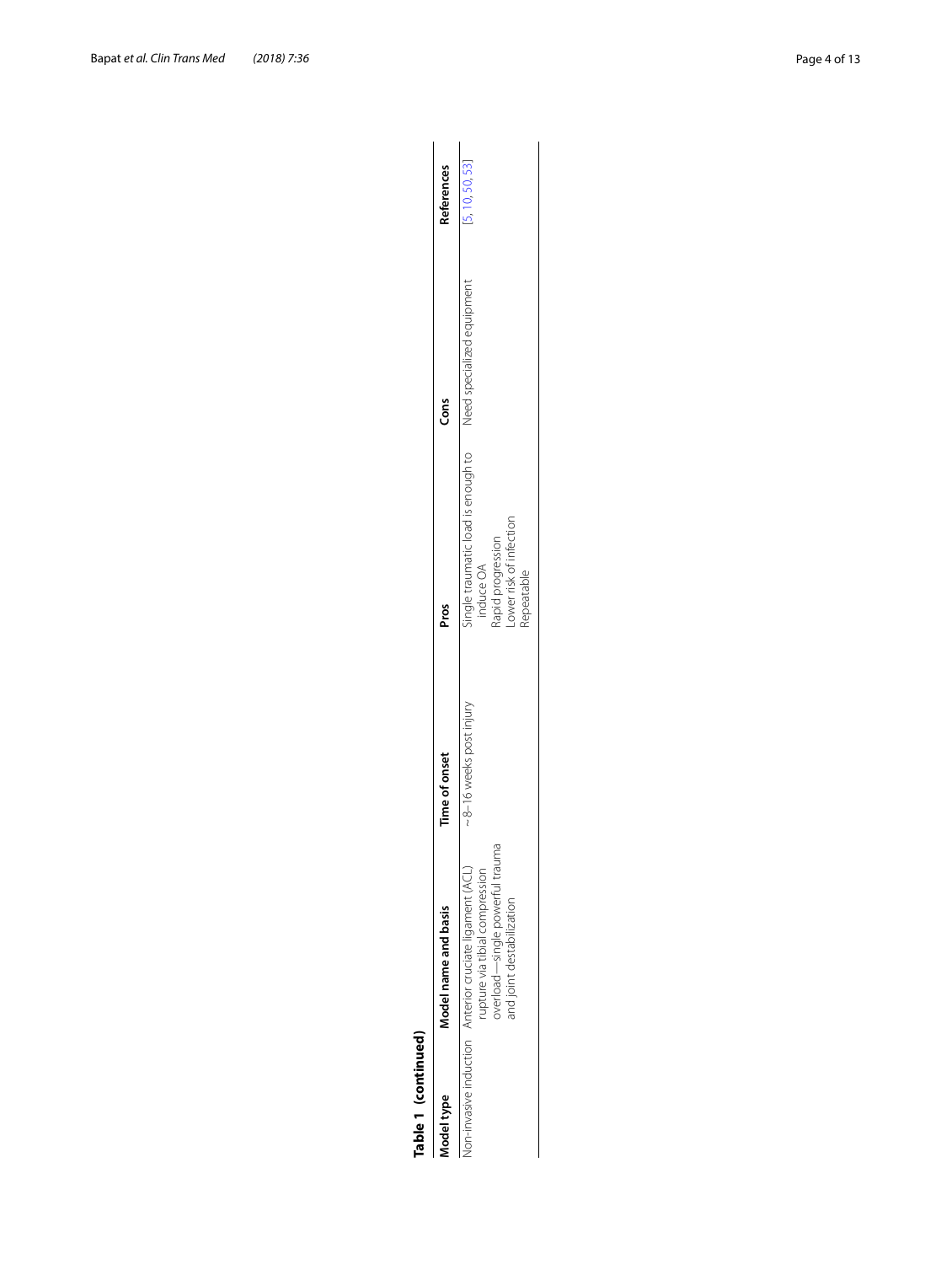make them more likely to develop OA. For instance, they have increased levels of infammatory cytokines including IL1β, IL12p70, MIP1β, and IL5  $[12]$  $[12]$ . These changes are associated with worsened bone morphology and the development of OA. These mice commonly develop OA in knee, ankle, elbow, and temporo-mandibular joints [[13\]](#page-11-20). Kumagai et al. found the incidence of OA in STR/ ort mice to be  $68\%$  [\[14](#page-11-21)]. The incidence of OA is higher in male STR/ort mice than in their female counterparts; this is the opposite of the incidence observed in humans, where females are more likely to develop the disease [\[15](#page-11-22)]. These mice generally develop OA at around 18 weeks of age. Once OA develops, it progresses rapidly and becomes more and more severe. Staines et al. note in their description of the STR/ort model that one unique aspect of this model is that it highlights the genetic factors that impact the development and health of articular chondrocytes and subchondral bone, making it particularly useful in studying the progression of  $OA$   $[16]$  $[16]$ . The STR/ort mouse model was used in studies that have deepened our understanding of the pathophysiology of OA, including studies which demonstrated the role of chondrocyte metabolism in the progression of OA [\[5](#page-11-3), [12\]](#page-11-19).

Pasold et al. used this model in a study in which they investigated genes associated with OA. They found that in STR/ort mice, there is a reduced expression of the gene Sfrp1. This is associated with increases in b-catenin and decreases in wnt signaling. Both of these factors render articular chondrocytes more susceptible to premature aging and damage resulting in OA. These genes could be potential targets for therapeutic agents for OA [\[17](#page-11-24)].

Another example of a genetically modifed model is the use of Col9a1( $-/-$ ) mice [[18](#page-11-25), [19](#page-11-26)]. These mice have collagen type IX alpha 1 gene inactivation and they are frequently used to characterize the role of collagen type IX in the pathogenesis of OA [\[18](#page-11-25), [19\]](#page-11-26). Costello et al. used this method and found that male mice homozygous for this gene inactivation developed OA and associated increased tactile pain sensitivity and gait alterations by 9 months of age  $[20]$  $[20]$ . They were able to use this model to evaluate the degree to which OA impacts locomotor activity in mice  $[20]$  $[20]$ . Another genotype of mice that is highly susceptible to OA is interleukin-6 knockout gene mice (IL-6(-/-)) [\[21](#page-11-28)]. These mice have a deficiency in interleukin 6 which results in decreased proteoglycan synthesis and reduced bone morphology density among male IL-6( $-/-$ ) mice compared to their wild type counterparts. This leads to the development of more severe OA among these mice [[21\]](#page-11-28).

On the other hand, mice can also be genetically modifed in an attempt to make them less susceptible to OA. For instance, mice with a knockout gene that encodes a protease specifc to the knee joint might be less likely to develop OA than wild type mice. Genetically modifying mice to fnd protective factors is a promising avenue in developing future treatments for OA [\[22\]](#page-11-10). For example, Motomura et al. found that c-Fos/activator protein (AP)-1 inhibitor, T-5224, which inhibits matrix metalloproteinases (MMPs) prevents cartilage destruction and reduces rates of OA in mice  $[22]$  $[22]$ . The advantage of using mice which are likely to develop OA is that it saves researchers time and money compared to using wild type mice which have a lower incidence of OA [\[5](#page-11-3), [6,](#page-11-4) [8](#page-11-6)]. Due to the tremendous variability in susceptibility to OA among diferent strains of mice, it is very important that any study using mice specify the type of mice used in the study [\[23](#page-11-29)].

## **Induced models of osteoarthritis Surgically induced models**

# One common method for inducing OA in mice is surgical induction of OA. In this method, a surgeon performs an operation to induce an injury which will eventually lead to the development of OA in the desired joint [\[5](#page-11-3), [10\]](#page-11-8). The most commonly used surgical method of inducing OA is anterior cruciate ligament transection (ACLT) [[9,](#page-11-7) [10](#page-11-8)]. In this method, a surgeon transects the subject's ACL, which causes joint destabilization. The anterior drawer test with the joint fexed is used to confrm that transection of the ligament has occurred. In some cases, other ligaments such as the posterior cruciate ligament, medial collateral ligament, lateral collateral ligament, and/or either meniscus may be transected as well [[9](#page-11-7), [10](#page-11-8)]. Transection of diferent combinations of the ligaments of the knee allows researchers to examine the progression of osteoarthritis as it relates to a wide variety of diferent types of trauma and degeneration. Eventually, this joint destabilization induces post traumatic osteoarthritis (PTOA) in the knee joint which was subjected to the ACLT. This mimics the development of post traumatic OA in human beings, which follows a similar pattern of pathogenesis [\[9](#page-11-7), [10\]](#page-11-8). Recently, Zhen et al. used an ACL Transection OA model in a study in which they describe the role of transforming growth factor-beta (TGF-β) in osteoarthritis. They found that  $TGF-\beta$  contributes to the degradation of subchondral bone and that inhibition of TGF-β via TβRI inhibitor had the therapeutic efect of reducing articular cartilage degradation in mice with OA [\[24](#page-11-11)]. ACL Transection is the most commonly used method of inducing osteoarthritis  $[6, 10]$  $[6, 10]$  $[6, 10]$  $[6, 10]$ . There are numerous benefits to this method. The ability to quickly and reliably induce OA as well as the repeatability of the induction are two of the most commonly cited advantages for the ACLT method.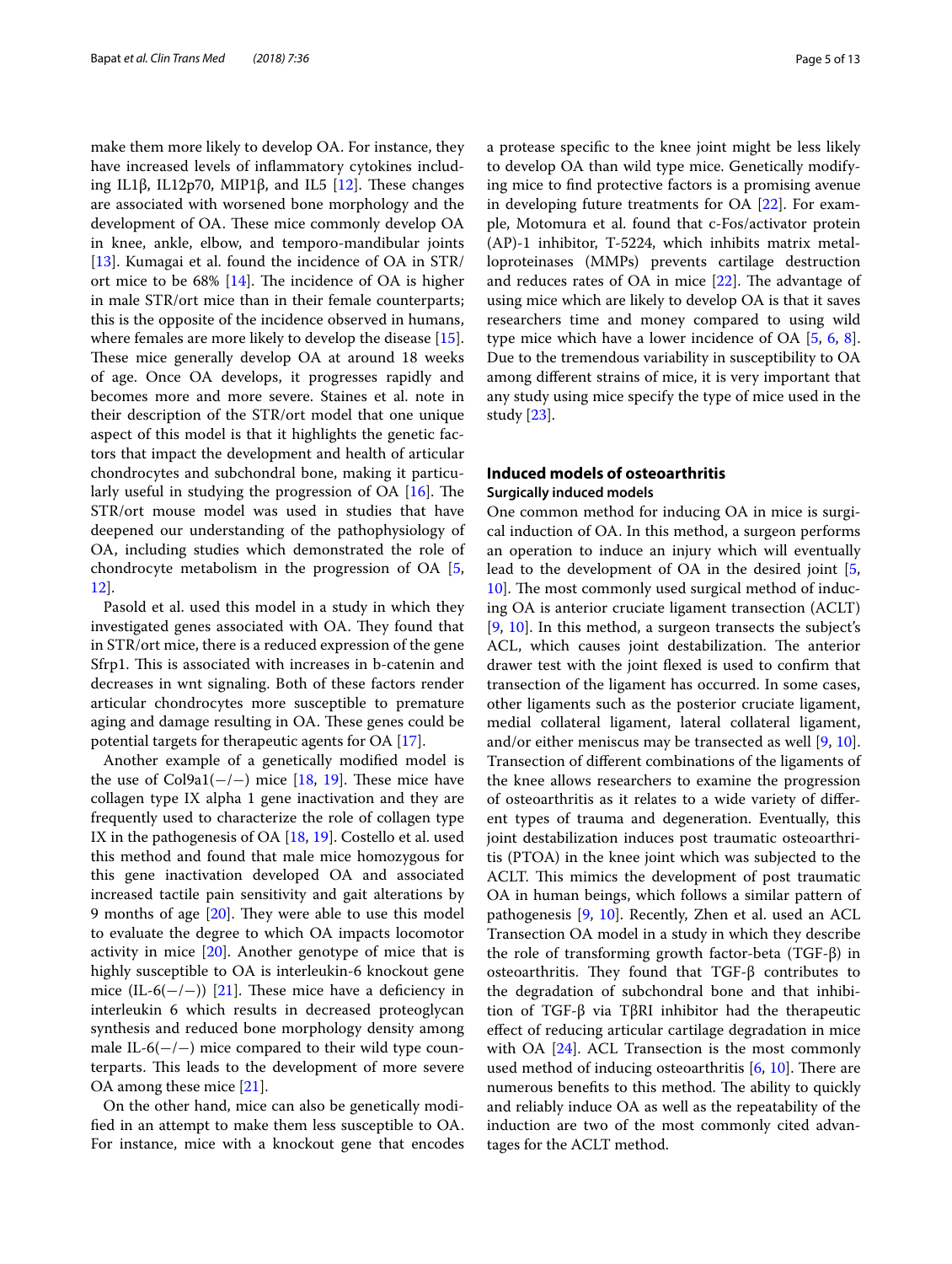Another commonly used surgical method for inducing OA is a meniscectomy. In this method, the medial collateral ligaments are cut in order to expose the meniscus. Then, the surgeon severs the meniscus to destabilize the joint [[25](#page-11-12)]. Either the lateral or medial meniscus can be chosen for transection. In mice, it is more common to sever the medial meniscus as it generally bears a heavier load and thus is more likely to lead to the development of OA when it is severed [\[25\]](#page-11-12). When the medial meniscus is severed, this method is often referred to as destabilization of the medial meniscus or  $DMM$   $[25]$  $[25]$ . This method produces rapidly progressing PTOA with characteristics that mirror the progression of the disease in humans. In humans, 50% of people who undergo a meniscectomy develop OA within 20 years of the date of the surgery [[25\]](#page-11-12). In mice, mild osteoarthritic defects begin to develop rapidly after the procedure is performed. The OA tends to progress from mild to moderate at 4 weeks after the date of the surgery and from moderate to severe OA at 8 weeks after the surgery  $[26]$  $[26]$ . Jia et al. utilized this method in a study in which they investigated the mechanisms underlying subchondral bone plate (SBP) sclerosis in mice with late state OA. They found SBP sclerosis primarily in areas underneath severely eroded articular cartilage. They also found a decrease in the levels of sclerostin in the SBP of mice with DMM induced OA [\[27](#page-11-13)]. Sclerostin is a small protein expressed by chondrocytes and osteocytes; it is not completely understood how reduced levels of sclerostin contribute to osteoarthritis but it is hypothesized that sclerostin prevents Wnt-pathway modulated expression of disintegrin and metalloproteinase [[27\]](#page-11-13).

A fnal surgical method of inducing OA is ovariectomy. In this method, the ovaries are surgically removed. The rationale behind this method is that estrogen serves as a protective factor against osteoporosis and OA. This is why the incidence of osteoporosis and OA is much higher in post-menopausal women [\[28\]](#page-11-31). Removing the ovaries reduces estrogen levels and mimics the physiological changes that occur in menopause. Therefore, this method could be useful for studying the pathophysiology of OA. It also has utility in studying therapeutic methods for alleviating pain and slowing the progression of the disease  $[28]$  $[28]$ . However, there is some debate as to the efficacy of this method. In a review of the efect of ovariectomy on diferent animals, it was found that the literature is inconclusive on whether ovariectomy reliably induces OA on its own. Ma et al. found that ovariectomy did increase the incidence of OA compared to shams; this efect was greater when used in conjunction with another method [\[29\]](#page-11-32). On the other hand, Chambers et al. found that mice who were subjected to ovariectomy were no more likely to develop OA than their counterparts who were subjected to a sham procedure  $[30]$  $[30]$ . The efficacy of this method in its own is not clear. It has been shown to reliably cause more severe OA when used in conjunction with another method of inducing OA [\[28](#page-11-31)[–30\]](#page-11-33).

The surgical method for inducing OA also has a number of drawbacks. One major drawback is that a skilled surgeon is needed to perform the procedures in a reliable and consistent way across all subjects [[10\]](#page-11-8). If there are inconsistencies in the way the procedure is performed on diferent subjects, it could confound the data and make it impossible to draw meaningful conclusions from the study. Another drawback of the surgical method is that anytime surgery is performed, there is the possibility of infection [\[5](#page-11-3), [10](#page-11-8)]. Developing an infection during surgery could dramatically alter the progression of OA in the test subject. Therefore, it is vitally important for researchers using the surgical method to be vigilant in preventing infections. Another drawback of this method is that the disease develops very rapidly following the surgically induced trauma. This can be useful for researchers who want to study the late stages of the disease; however, those who are interested in the early stages of OA will not be able to study the disease using this method as the onset is too rapid [[5,](#page-11-3) [6](#page-11-4), [10\]](#page-11-8).

#### **Chemically induced models**

Another common type of model for inducing OA in mice is chemically induced models. In these methods, an infammatory or toxic compound is injected directly into the joint in which OA is to be induced. These compounds interact with the structures that comprise the joint and compromise their function in diferent ways in order to induce OA  $[29-31]$  $[29-31]$  $[29-31]$ . In the past, the use of papain to induce OA was common. Papain is a proteolytic enzyme which causes degeneration when injected into a joint. The use of papain is becoming less common as other, more efective chemical models of inducing OA have been developed [[31](#page-11-34)]. One of the chemically induced models that has begun to be used more frequently is the injection of collagenase into the joint [\[32](#page-11-14), [33](#page-11-15)]. Intraarticular administration of collagenase leads to the breakdown of the collagen fbers (Type I) within the cartilage. This leads to a reduction of the collagen matrix in the tendons and ligaments, which consequently causes joint instability [\[32](#page-11-14), [33](#page-11-15)]. Collagenase injections are generally performed twice; each injection is a dose of either 250 U or 500 U and injected into the joint through the patellar ligament via a 26 G needle. The second injection is typically applied  $3-5$  days after the first injection [\[30,](#page-11-33) [31](#page-11-34)]. The collagenase is dissolved in saline for the injection]. The injection of collagenase was found to induce changes that closely mimic human OA. The joint instability that develops over time makes this an efective method to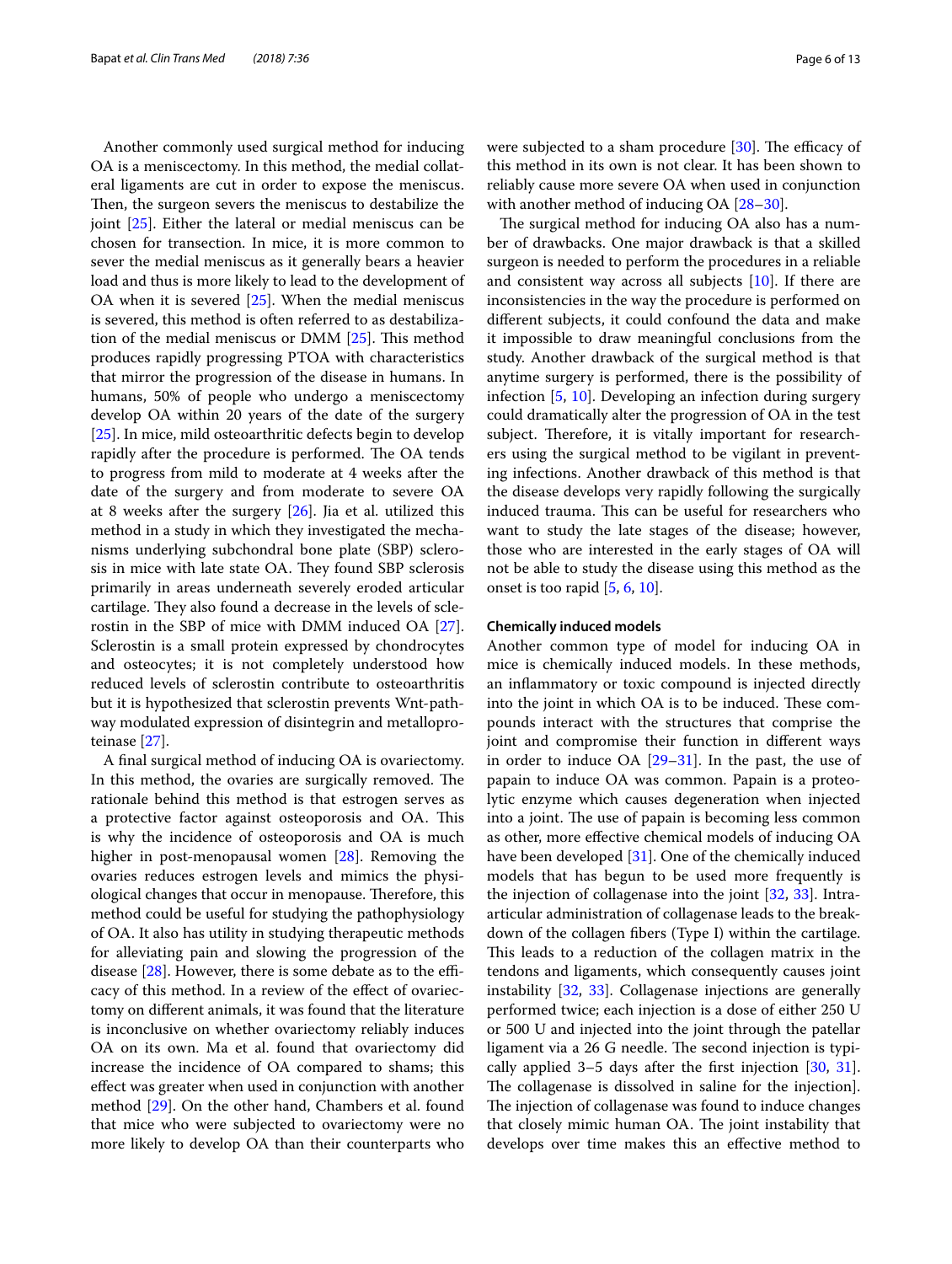study pain behavior in the subject that arises in response to gradual changes in the function of the injected joint [[33,](#page-11-15) [34](#page-11-35)].

Recently, Cosenza et al. utilized the collagenase induced model in a study published in 2017 in which they found that bone marrow derived mesenchymal stem cells (MSC) had a protective efect on the chondrocytes of mice with collagenase induced OA. They found that the MSCs were efective in re-establishing chondrocyte homeostasis and relieving inflammation in the joint. This shows how the collagenase induced model was able to be used efectively in a study evaluating possible therapeutic agents for OA [\[35](#page-11-36)].

Mono-iodoacetate (MIA) is another example of a compound that can be injected into the joint of a mouse to induce the development of OA. In this method, a solution of MIA in saline is injected into the hind knee of an anesthetized mouse  $[36]$  $[36]$  $[36]$ . The knee is held in a bent position and then a 26G needle is used to inject the solution just below the patella. This leads to the inhibition of glyceraldehyde-3-phostphate dehydrogenase, causing an interruption of the Krebs cycle which leads to chondrocyte death [\[36](#page-11-37)]. Following chondrocyte death, osteophytes form and articular cartilage is slowly degraded. Infammation and pain begins quickly and persists for at least 7 days following injection. Chronic musculoskeletal pain generally develops within 10 days of the date of injection  $[33, 35]$  $[33, 35]$  $[33, 35]$ . This model is effective in causing the development of OA; however, there is some debate as to how efective it is as a model of naturally occurring OA. MIA is a metabolic poison and causes widespread chondrocyte death. The pathophysiology of the osteoarthritis induced this way is slightly diferent than the way the disease progresses in humans  $[23]$ . Therefore, this model is not commonly used to study the progression of OA as the damage it causes does not mimic true OA as well as certain other models. Instead, it is mainly used to observe and evaluate pain behavior and to assess the efficacy of therapeutic interventions to reduce infammation and pain [\[36–](#page-11-37)[39\]](#page-11-38).

Guingamp et al. found dose dependent reductions in mobility in response to injection of MIA [\[39](#page-11-38)]. High doses (0.3 mg and 3.0 mg) led to changes in cartilage proteoglycan concentration and inhibition of patellar anabolism 15 days after injection. They concluded that injection of high doses of MIA is a quick and efective way to induce OA in mice [[39\]](#page-11-38). Pitcher et al. conducted a study in which they evaluated the utility of this model as a method for measuring mechanical hypersensitivity (allodynia) and weight bearing deficits as a result of OA  $[36]$ . They found that injection of 0.5–1.0 mg of MIA in the knee joint of a mouse leads to ipsilateral mechanical hypersensitivity of the hind paw and decreased weight bearing ability for 4 weeks following the injection [\[36\]](#page-11-37). Pitcher et al. suggested this as an efective method for studying pain behavior in response to OA [\[36](#page-11-37)]. One limitation of this method mentioned by Pitcher et al. is that the rapid onset does not accurately simulate the slow, progressive onset of OA in human beings. They suggest that this limitation could be overcome by using the MIA injection model in conjunction with a surgical model of inducing OA [\[36](#page-11-37)]. Both of these studies illustrate the efficacy of the MIA chemically induced model of OA [\[36](#page-11-37), [39\]](#page-11-38).

One drawback ubiquitous to chemically induced models is that they have a diferent pathophysiology than post-traumatic OA. This means that they are not effective in examining the usual progression of the disease in humans. However, they do have utility for studying the mechanism by which OA causes pain and the behavioral changes resulting from this pain. Also, these models are useful for evaluating the efficacy of different drug therapies which can be used to alleviate the pain experienced by people afflicted with OA [\[32–](#page-11-14)[39\]](#page-11-38).

## **Non‑invasive induced models**

Another category of models of OA is non-invasive post traumatic models. These models rely on automated application of trauma to the joint to induce injuries similar to those induced in the surgical models  $[40]$  $[40]$ . These models were developed to eliminate some of the confounding factors in the more invasive surgical and chemical methods of inducing OA. Since there is no surgery required, there is no chance of infections, which are a major confounding factor in studies that utilize surgical models of inducing OA [\[40\]](#page-11-16). A major drawback of the surgically induced models of OA is that it is impossible to perfectly replicate surgical trauma across test subjects. This introduces a degree of variability that could be an experimental confound. In non-invasive models, the trauma is applied automatically; therefore, the force applied is exactly the same for all subjects creating consistent levels of trauma and similar progression of OA. This eliminates the variability of the surgical models and makes it easier to draw statistically signifcant conclusions from studies  $[40]$  $[40]$ . The three most common non-invasive methods of inducing OA are described below:

1. Intra-articular tibial plateau fracture: This was the frst non-invasive method developed. In this method, the flexed knee of an anesthetized mouse is fixed on a triangular cradle while an indenter provides the force of impact  $[40, 41]$  $[40, 41]$  $[40, 41]$ . One study that describes this model used a 10 N compressive preload followed by a compressive load of 55 N delivered at a rate of 20  $N/s$ . This load was found to be sufficient in force to cause a fracture and subsequently induce the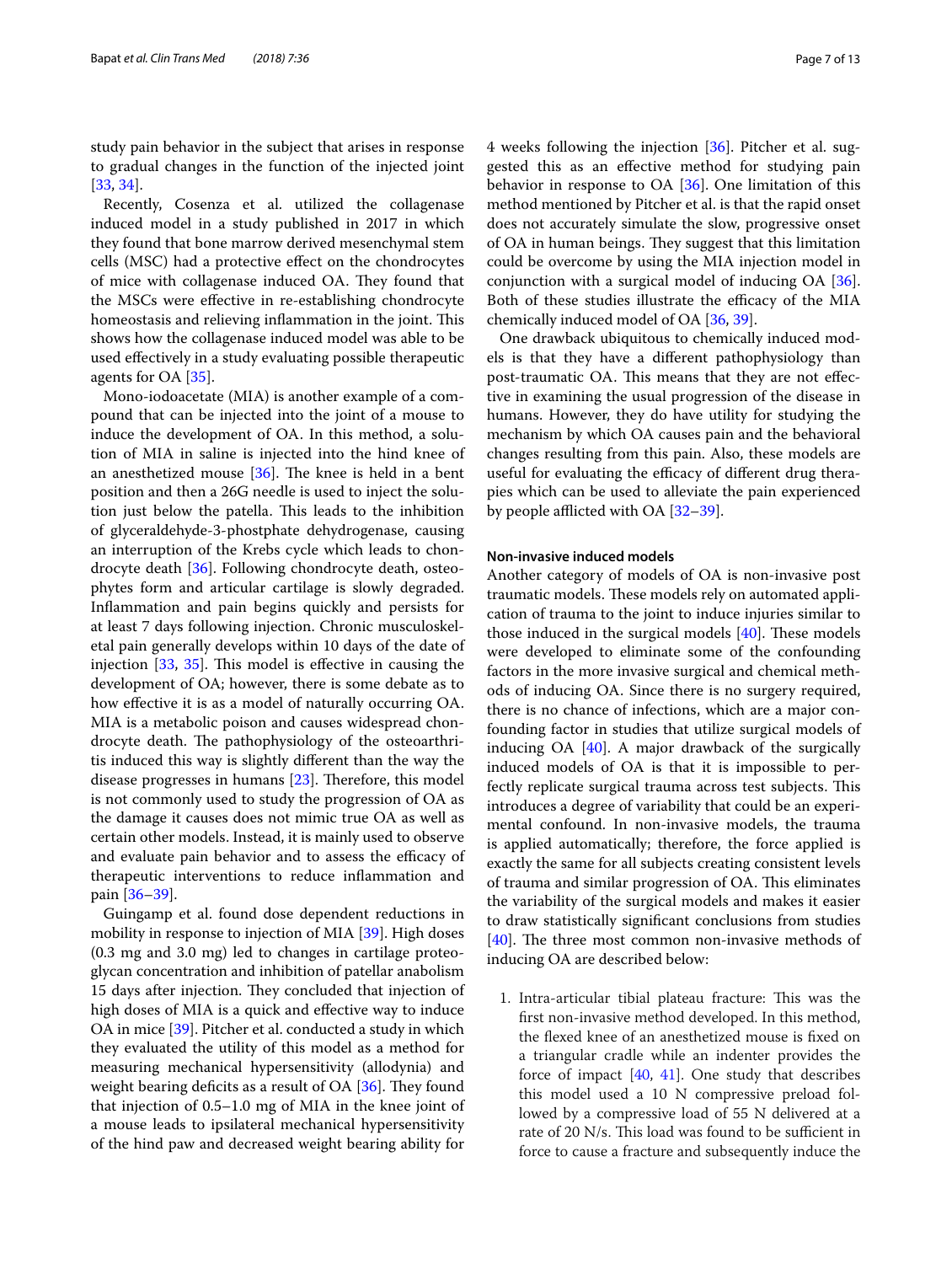development of OA as shown by histological staining and evaluation with microCT  $[42]$  $[42]$  $[42]$ . This method can be used to replicate acute trauma in human beings including injuries from high energy impacts such as motor vehicle accidents [\[42\]](#page-11-17). Traumatic injuries are a common cause of OA; some studies have estimated the incidence of PTOA following signifcant joint trauma to be as high as 75% [[43](#page-11-18)]. Articular fractures in particular have been estimated to increase the risk of developing OA as much as 20 fold  $[43, 45]$  $[43, 45]$  $[43, 45]$ . This model allows researchers to quickly and consistently cause an injury that causes many cases of OA in human beings  $[43, 44]$  $[43, 44]$  $[43, 44]$ . This method is often used to study the pathophysiological changes that occur in early stages of the progression of OA. One major advantage of this method is that the severity of the lesions can be adjusted to simulate varying degrees of traumatic injuries [[5\]](#page-11-3). One major drawback of this method is that the results of this model are not applicable to cases of OA caused by overuse and chronic injuries [[5](#page-11-3), [42](#page-11-17)]. Lewis et al. utilized this method in a study in which they studied the degree to which fracture severity impacts the joints. They found signifcant decreases in chondrocyte viability as well as increases in biomarkers associated with OA in mice subjected to more severe tibial plateau fractures [[45](#page-11-40)]. Furman et al. used this type of model in a study in which they attempted to inhibit the inflammatory response that contributes to the progression of OA. They found that intra-articular inhibition of interleukin 1 (IL-1) reduced infammation and degradation of cartilage following an articular fracture of the knee [[46\]](#page-12-2). They concluded that in mice, injection of IL-1 inhibitor IL-1Ra efectively reduces arthritic damage [[46\]](#page-12-2). However, these results have not been replicated in human clinical trials.

2. Cyclic articular cartilage tibial compression (CACTC): In this method, an axial load is applied to displace the tibia relative to the femur [\[40](#page-11-16), [42](#page-11-17)]. The load can be applied in cycles over time or as a single one-time overload if the goal is to induce an ACL rupture  $[47]$ . The second possibility will be discussed in greater detail in the next paragraph. Most commonly, the load is applied three times a week for 2–5 weeks to ensure the best results  $[48]$ . This model is also more efective when the loading regimen is followed by 2 weeks of non-loading, during which time the mice resume normal cage activities  $[47, 48]$  $[47, 48]$  $[47, 48]$ . The constant use of the injured joint leads to further damage which closely mimics the progression of osteoarthritic joint degradation in human beings  $[48]$  $[48]$ . This method is the preferred method to study the efect of chronic overuse injury on the development of OA

[[48\]](#page-12-4). One drawback of this method is that it is not useful for acute injuries. Another drawback of the CACTC model of OA is that several cycles of tibial compression must be applied and it takes longer for the test subject to develop OA in this model than in other induced models [[48](#page-12-4)].

3. Anterior cruciate ligament (ACL) rupture via tibial compression overload: In this method, Anterior subluxation of the tibia is used to produce injury. A 12 N load is applied to the knee to cause the injury. The load can be applied either slowly (1 mm/s loading rate) or more quickly (speeds as as high as 500 mm/s loading rate). The injury pathology and development of OA are similar to the animal ACL transection model but without the need for invasive surgery  $[49]$  $[49]$ . In a study evaluating the efficacy of this method, Christiansen et al. found degradation of trabecular bone within 7 days of the injury and osteoarthritic changes within 56 days [[44](#page-11-41)]. Lockwood et al. conducted a study in which they compared the slow loading and fast loading models. These two models showed signifcant osteoarthritic damage 12 and 16 weeks post injury respectively [\[50\]](#page-12-0). Khorasani et al. used this method in a study in which they evaluated alendronate (ALN) as a potential therapeutic agent for OA. They used ACL rupture via tibial compression overload to induce osteoarthritis in 90 mice. The mice were then injected twice weekly with ALN (40 μg/kg/dose) or high-dose ALN (1000 μg/ kg/dose). MicroCT was used to evaluate cartilage damage. They found that alendronate is effective in preventing early bone loss after injury but not efective in preventing long term cartilage degradation [[51\]](#page-12-6). One major advantage of this method is that the traumatic load must only be applied a single time to produce the desired results. Rai et al. utilized this method to study the pathophysiology of OA in mice and found the progression of the disease to be similar to, albeit faster than, the progression of the disease in humans [[52\]](#page-12-7). Based on the results of their study, they identifed chondrocyte apoptosis, synovitis, and ectopic calcifcation as possible targets for therapeutic interventions [\[52\]](#page-12-7).

All of these models eliminate the most pressing issues with the surgical methods of inducing OA. They eliminate the possibility of infections and do not require a trained surgeon [[5\]](#page-11-3). However, these methods have their own drawbacks. One major drawback of the non-invasively induced OA models is that they are relatively new and therefore there is minimal literature on their application and efficacy  $[5]$  $[5]$ . Furthermore, the equipment needed to automate the application of traumatic forces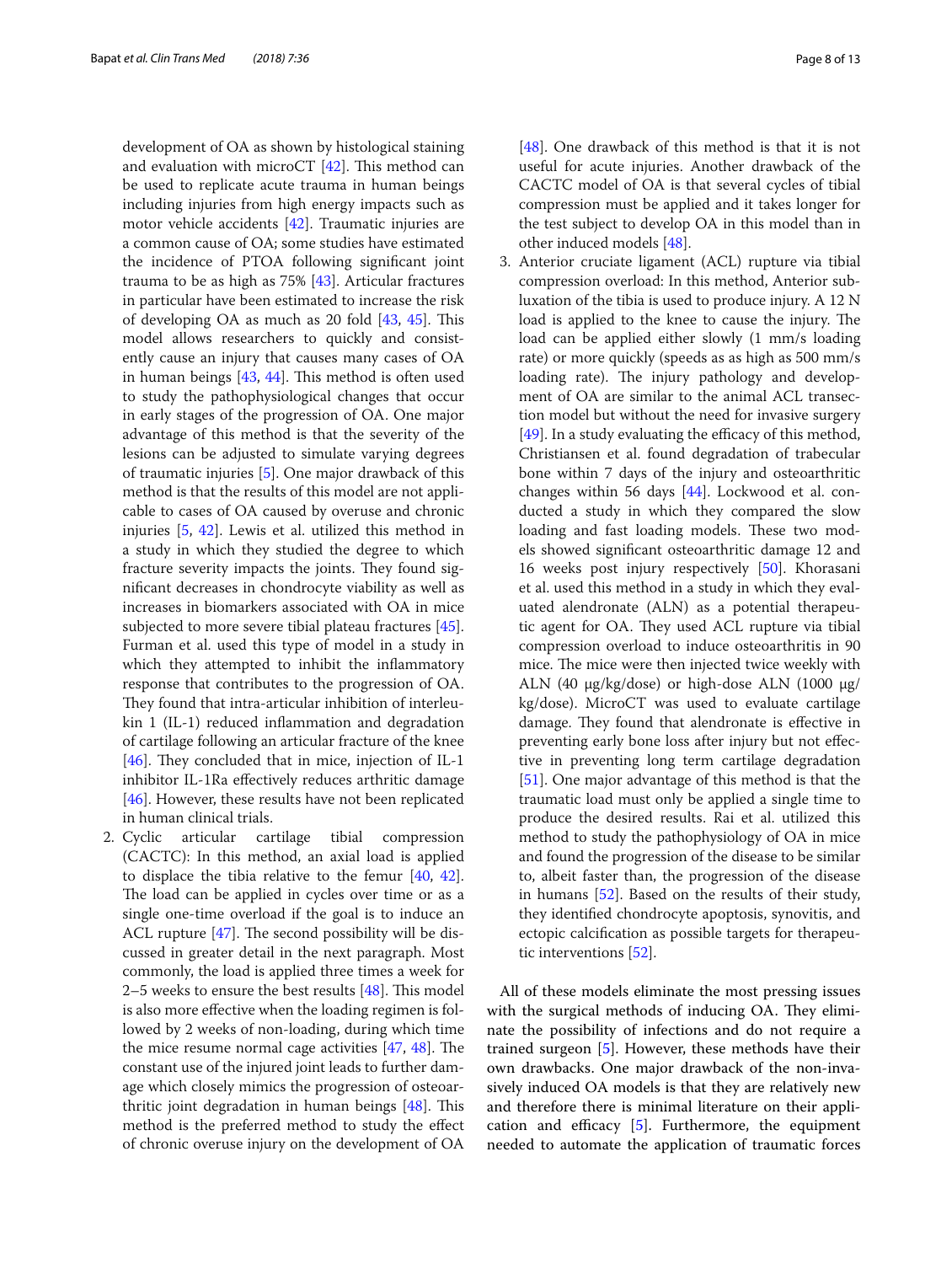is expensive, which can be cost prohibitive in cases when researchers are working with a limited budget. For labs that will not use the equipment often, the equipment may not be worth the hefty cost.

## **Limitations of murine OA models and use of other animal models**

While murine models of osteoarthritis are versatile and enable us to learn a great deal about the pathophysiology of osteoarthritis, it is important to keep certain limitations in mind that pertain to all different models. There are limitations ubiquitous in all animal models including diferences in size and gait [\[5\]](#page-11-3). Furthermore, there are certain limitations specifc to mice. A lack of intra-cortical bone remodeling during loading periods as well as diferences in the articular cartilage between humans and mice make it impossible to be sure whether fndings in murine models will be applicable to human beings. However, on the whole these models have proven useful in studying OA [[5,](#page-11-3) [6](#page-11-4), [10\]](#page-11-8).

Other animals including horses, guinea pigs, rats, pigs, and sheep are also used to study OA. The horses and goats are two of the most frequently used large animal models whereas guinea pigs are one of the most commonly used small animal models after mice.

Horse models of osteoarthritis are considered to be particularly useful because the articular cartilage of horses and subchondral bone thickness are the closest to those of humans out of any of the animals commonly used in research [\[54\]](#page-12-8). Horse models have several other advantages. The large size of the joint allows OA to be induced via arthroscopic surgery. Further arthroscopies can be performed at a later time to observe changes over time in the joint  $[54]$  $[54]$ . The most commonly used model to induce OA in horses is arthroscopically created osteochondral fragment-exercise model. This model, which was developed by McIlwraith et al. is considered to be better than other horse models of OA because it induces progressive OA without creating instability, which is common in other models and often causes the horse to become lame [\[54](#page-12-8)].

Other models used in horses include the injection of chemicals into the joint, induction of instability via trauma, and repeated overloading can all be used to induce osteoarthritis in horses [[54](#page-12-8)]. Many of these models are very similar to models used in mice. Carrageegan can be injected into horse joints to promote infammation and induce osteoarthritis [\[5](#page-11-3)]. In addition, monoiodoacetate can be efective in inducing OA in horses just as it is in mice. Elmesirty et al. found that injection of 50 mg of mono-iodoacetate into the joint leads to synovitis within a week which subsequently progresses to osteoarthritis within 70 days [[55](#page-12-9)].

Trauma can be used to induce osteoarthritis in the medial femorotibial joint of horses. Bolam et al. characterized this method. A contusive impact is applied to the medial femoral condyle of horses and leads to the development of osteoarthritis within 56 days [\[56](#page-12-10)]. Repeated overloading is another way in which osteoarthritis can be induced in horses. Turley et al. described pathological changes in the joints of race horses as a result of years of training. Many of these horses had osteoarthritis as a result of constant heavy use of the joints. They found that these horses were useful models for studying the histo-pathology of OA and for observing pain behavior in response to the progression of OA [[57](#page-12-11)]. Since horses are more anatomically similar to humans than many other animals, they are often used to confirm the efficacy of drugs and other therapeutic strategies before beginning clinical trials in humans.

Sheep are another species large animal that can be used to study osteoarthritis. Sheep are particularly useful in studying osteoarthritis of the knee because the knee is very similar anatomically to the human knee [\[58](#page-12-12)]. Furthermore, the large size of the joint relative to mice and guinea pigs makes procedures such as ACL transection easier to perform in a consistent way. Surgical induction is by far the most commonly used method for the induction of osteoarthritis in sheep. ACL Transection and Medial Meniscectomy are the two most common methods for achieving this  $[59]$  $[59]$ . The procedures are performed in a very similar way to the way they are performed in mice; osteoarthritis tended to develop within 12 weeks of the surgery [\[59](#page-12-13)[–62\]](#page-12-14). It is also possible to utilize partial meniscectomies to induce osteoarthritis in sheep. Cake et al. outline some of these methods. They compared total meniscectomy with mid-body transection, in which only a portion of the meniscus is transected, and cranial pole meniscal release, in which the cranial meniscotibial ligament is isolated and transected. They found that all three procedures were equally efective in inducing osteoarthritis in sheep.

Ovine (sheep) models are particularly useful in evaluating diferent therapies for osteoarthritis. Spadari et al. used the meniscectomy method to evaluate the efficacy of stanozolol as a therapeutic agent  $[60]$  $[60]$ . They found that intra-articular injection of stanozolol reduced osteophyte formation and promoted articular cartilage regeneration [[60\]](#page-12-15). Delling et al. used a lateral meniscectomy method to induce osteoarthritis in sheep. They evaluated the efficacy of mesenchymal stromal cell administration on osteoarthritis in sheep. They found that there was no signifcant beneft in the severity of osteoarthritis compared to a control group [[59](#page-12-13)]. Song et al. performed a study in which they evaluated bine marrow mononuclear cells and bone mesenchymal stem cells as possible therapeutic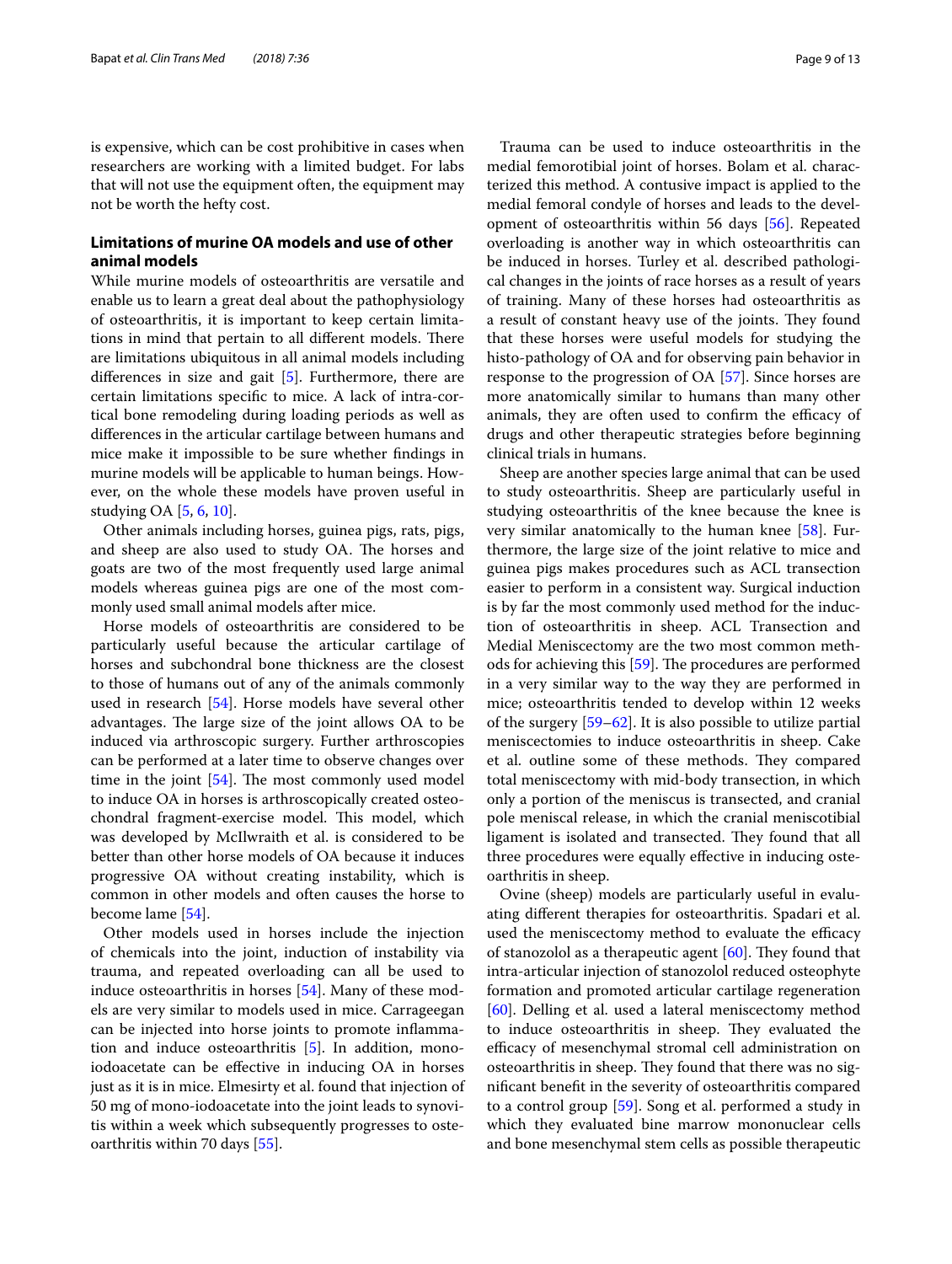agents. They utilized both meniscectomy and ACL transection to induce osteoarthritis in their subjects. They found that both bone marrow mononuclear cells and bone mesenchymal stem cells have similar therapeutic potential but that the bone marrow mononuclear cells are easier to procure and isolate and thus may be a better therapeutic agent  $[59]$  $[59]$ . These studies illustrate the fact that the ovine model is preferred for the evaluation of potential therapeutic agents for osteoarthritis. The degree of similarity between human joints and those of sheep makes these models useful in determining which interventions might be suitable for testing on humans. Surgical induction is most commonly used for this purpose because the pathophysiology is closest to that of naturally-occurring osteoarthritis.

Guinea pigs are another small animal that is used as a model for OA. The Dunkin Hartley Guinea Pig model is the most commonly used guinea pig model for studying osteoarthritis [\[63](#page-12-16)]. Kim et al. characterized this model and found that the progression of OA is Dunkin Hartley guinea pigs developed naturally occurring, time-dependent osteoarthritis that closely mimicked the course of the disease in humans  $[63]$  $[63]$ . They found the naturally occurring Dunkin Hartley guinea pig to be among the best models for studying the pathophysiology of naturally occurring OA. Tonge et al. studied the development of OA in Dunkin Hartley guinea pigs. They found that OA started to develop when the guinea pigs were between 2 and 3 months old and developed over time until the guinea pigs were around 7 months old  $[64]$ . They were able to draw some important conclusions about the pathophysiology of OA. They found that the onset of OA coincided very closely with increased expression of MHC IIX mRNA  $[64]$  $[64]$ . They believe that this mRNA affects the fast-twitch muscle fbers of the quadriceps, and that changes in the contractile properties of these fbers contribute to the development of  $OA$   $[64]$ . This example shows the utility that naturally occurring OA in Dunking Hartley guinea pigs has in studying the development of OA.

Kim el al also utilized a chemically induced model of OA in guinea pigs; they injected mono-iodoacetate into the joints of guinea pigs and found that this was a simple and reliable way to induce  $OA$  in guinea pigs  $[63]$  $[63]$ . The mechanism by which mono-iodoacettate causes OA in guinea pigs is similar to the way it does so in mice; it acts as a metabolic poison and causes widespread chondrocyte death. This means that guinea pigs with monoiodoacetae induced OA are useful studying pain behavior in response to OA but not the progression of the disease, nor potential treatments. Finally, OA can also be induced in guinea pigs via surgical methods, for instance meniscectomy [\[8](#page-11-6)]. Guinea pigs are a good choice for medial

meniscitomy studies because both guinea pigs and human beings tend to load the medial meniscus more than the lateral meniscus, so destabilizing the medial meniscus will lead to a similar disease progression [\[8](#page-11-6)].

Overall, the naturally occurring Dunkin Hartley model is by far the most utilized guinea pig model of OA. This model has great utility in studying the pathophysiology of OA. For most other purposes, mice are preferred to guinea pigs because they are cheaper to raise and develop OA quicker than guinea pigs do  $[63, 64]$  $[63, 64]$  $[63, 64]$  $[63, 64]$  $[63, 64]$ . There are many animal models apart from mice that may be more applicable depending on the aims of the study. Table [3](#page-10-1) summarizes the primary uses of each of the diferent animal models that were discussed in this section.

## **Concluding remarks**

This study examines some of the plethora of methods for inducing OA in mice for the purpose of studying the progression and pathophysiology of the disease, as well as for evaluating the efficacy of possible therapeutic agents. All of the models discussed in this paper have been shown to be efective in inducing OA in mice. However, each model has advantages and disadvantages which must be taken into account when deciding which one is the best to use for a specific study. There is not one single best model of inducing OA; one must select the model that is most applicable to the study one is conducting. The purpose of the study (whether the focus is on studying the pathophysiology and progression of the disease or evaluating therapeutic agents), budget, availability of equipment and surgeon, and time frame must all be considered in order to choose the method that will be most efective and applicable. We have summarized the diferent models and the types of studies for which they are useful in Table [2](#page-10-2).

For studies that aim to study the pathophysiology of osteoarthritis, the naturally occurring models, including those with genetic modifications, are ideal. They give the closest representation to the progression of primary OA in humans and have little risk of infection or confounding factors related to induction. However, these methods are time consuming and inefficient, and thus their use may not always be feasible. Furthermore, there is some degree of variability between the subjects. The surgically induced and non-invasive models are more reliable and have more consistency across all subjects in the study Researchers who need a large number of subjects with similar degrees of OA may be inclined to select a surgically induced or non-invasive model.

Genetically modifed models are particularly useful to determine the impact of genetics on OA development and how diferent people might respond diferently to specifc interventions. For studies on pain behavior in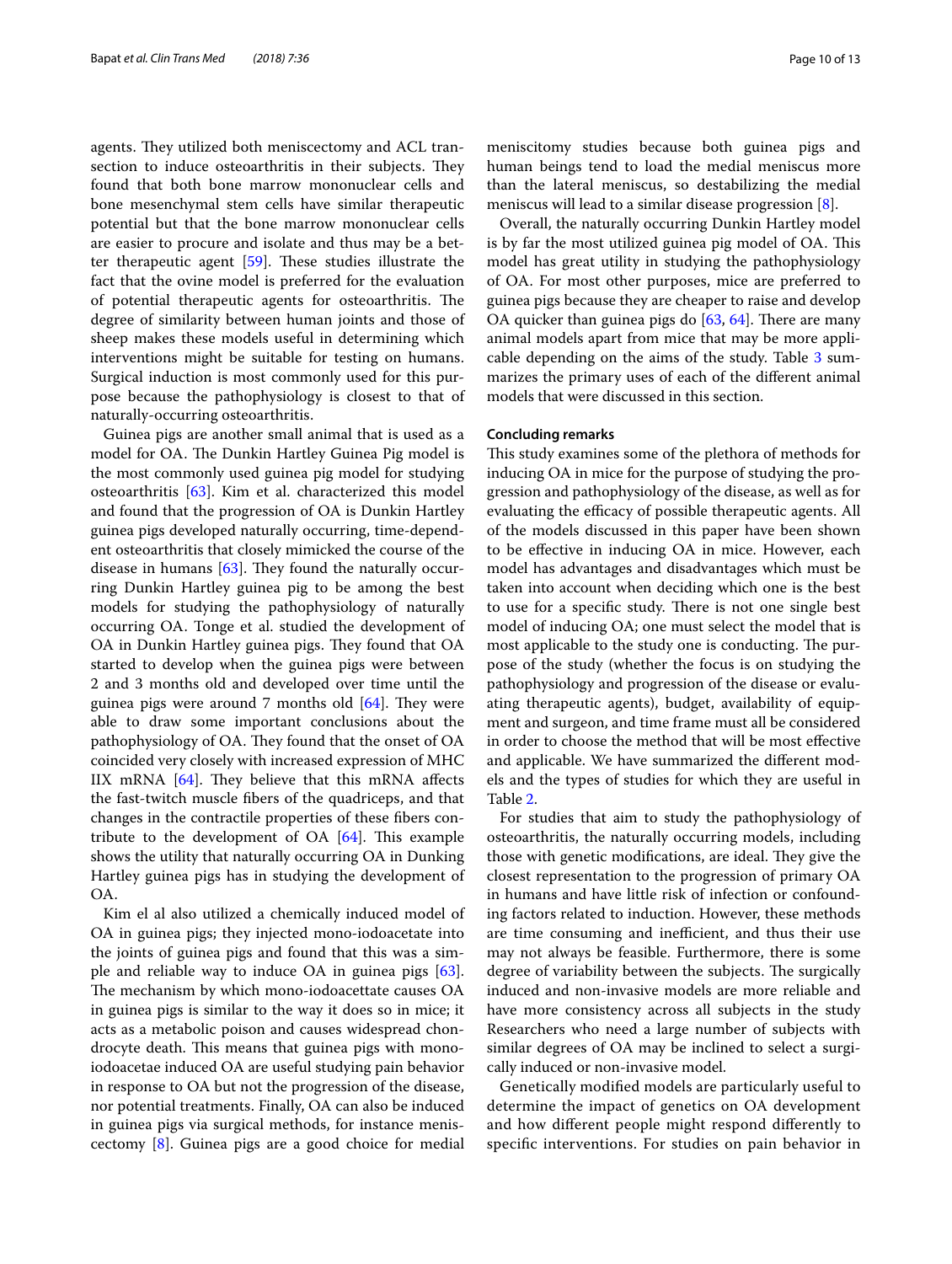|                          | OA pathophysiology | <b>OA</b> progression | <b>OA therapies</b> |   | Pain behavior Post-traumatic<br><b>OA studies</b> | <b>References</b> |
|--------------------------|--------------------|-----------------------|---------------------|---|---------------------------------------------------|-------------------|
| Naturally occurring      |                    | Х                     |                     | Χ |                                                   | $[9 - 11]$        |
| Genetically modified     |                    | X                     | X.                  | Χ |                                                   | $[12 - 24]$       |
| Surgically induced (all) | Х                  | X                     | Χ                   | Χ |                                                   | $[25 - 30]$       |
| Chemically induced (all) |                    |                       |                     | X |                                                   | $[31 - 39]$       |
| Non-invasive induction   |                    | Χ                     | X.                  | Χ |                                                   | $[40 - 52]$       |

## <span id="page-10-2"></span>**Table 2 This table indicates the appropriate uses for each type of murine OA model. An X indicates that a model is appropriate for a specifc type of study**

## <span id="page-10-1"></span>**Table 3 This table summarizes the most frequently used models for each of the animals discussed in this review**

| Animal     | <b>Frequently used models</b>                                                                                | References     |
|------------|--------------------------------------------------------------------------------------------------------------|----------------|
| Mouse      | Spontaneous<br>Chemically induced<br>Surgically induced<br>Non-invasive induction                            | $[5, 10 - 52]$ |
| Horse      | Osteochondral fragment-exercise model<br>Chemically induced<br>Induction via trauma<br>Induction via overuse | $[5.54 - 57]$  |
| Sheep      | Surgically induced                                                                                           | $[5.58 - 62]$  |
| Guinea Pig | Spontaneous (Dunkin Hartley)<br>Chemically induced<br>Surgically induced                                     | [5, 8, 63, 64] |

response to OA, chemically induced models are ideal. For studies that hope to test the efficacy of a medication or therapeutic intervention, most models except for the chemically induced models are appropriate. The ideal model for these studies depends on the type of OA that the intervention aims to treat. The spontaneous models are best for evaluating treatments that are specifc for primary OA. On the other hand, the surgically induced and non-invasive models are better for evaluating treatments for post-traumatic OA. Studies on possible therapeutic interventions should frst be conducted on small animals such as mice or guinea pigs, and then move on to larger animals, such as horses or sheep, which are anatomically similar to humans and therefore likely to more efectively predict the efect the intervention will have in humans. Any induced model is useful for comparing one joint against another within an animal because OA can be induced in only one joint whereas spontaneous OA is likely do develop in multiple joins at once due to the progressive nature of the disease. Based on our understanding of the current literature regarding animal models of OA, we have summarized the most commonly utilized animals and models in Table [3.](#page-10-1)

#### **Abbreviations**

OA: osteoarthritis; IL: interleukin; MMP: matrix metalloproteinase; ACL: anterior cruciate ligament; ACLT: anterior cruciate ligament transection; PTOA: post traumatic osteoarthritis; TGF-β: transforming growth factor-β; DMM: destabilization of the medial meniscus; SBP: subchondral bone plate; MSC: mesenchymal stem cell; MIA: mono-iodoacetate; CACTC: cyclic articular cartilage tibial compression; ALN: alendronate.

#### **Authors' contributions**

SB, DH, AM and SF each made substantive intellectual contributions to the work described in this review paper. SF, and SB conceived the idea for the manuscript, and drafted the initial manuscript with DH, and AM. SF, and DH made the fnal edits to the manuscript. All authors read and approved the fnal manuscript.

#### **Author details**

<sup>1</sup> Department of Orthopedics Surgery, Augusta University, Augusta, GA 30904, USA. <sup>2</sup> Institute of Regenerative and Reparative Medicine, Augusta University, Augusta, GA, USA.

#### **Acknowledgements**

We would like to thank The Department of Orthopaedic Surgery for their support.

#### **Competing interests**

The author declares that they have no competing interests.

#### **Availability of data and materials**

All of the data and material presented and discussed in this review article is available in the published articles listed below in the reference section.

#### **Consent for publication**

Not applicable.

#### **Ethics approval and consent to participate**

Not applicable.

#### **Funding**

This work is supported by Department of Orthopaedic Surgery, Augusta, GA.

#### **Publisher's Note**

Springer Nature remains neutral with regard to jurisdictional claims in published maps and institutional affiliations.

Received: 17 August 2018 Accepted: 31 October 2018 Published online: 21 November 2018

#### **References**

<span id="page-10-0"></span>1. Qin J, Theis KA, Barbour KE, Helmick CG, Baker NA, Brady TJ (2015) Impact of arthritis and multiple chronic conditions on selected life domains— United States, 2013. MMWR Morb Mortal Wkly Rep 64(21):578–582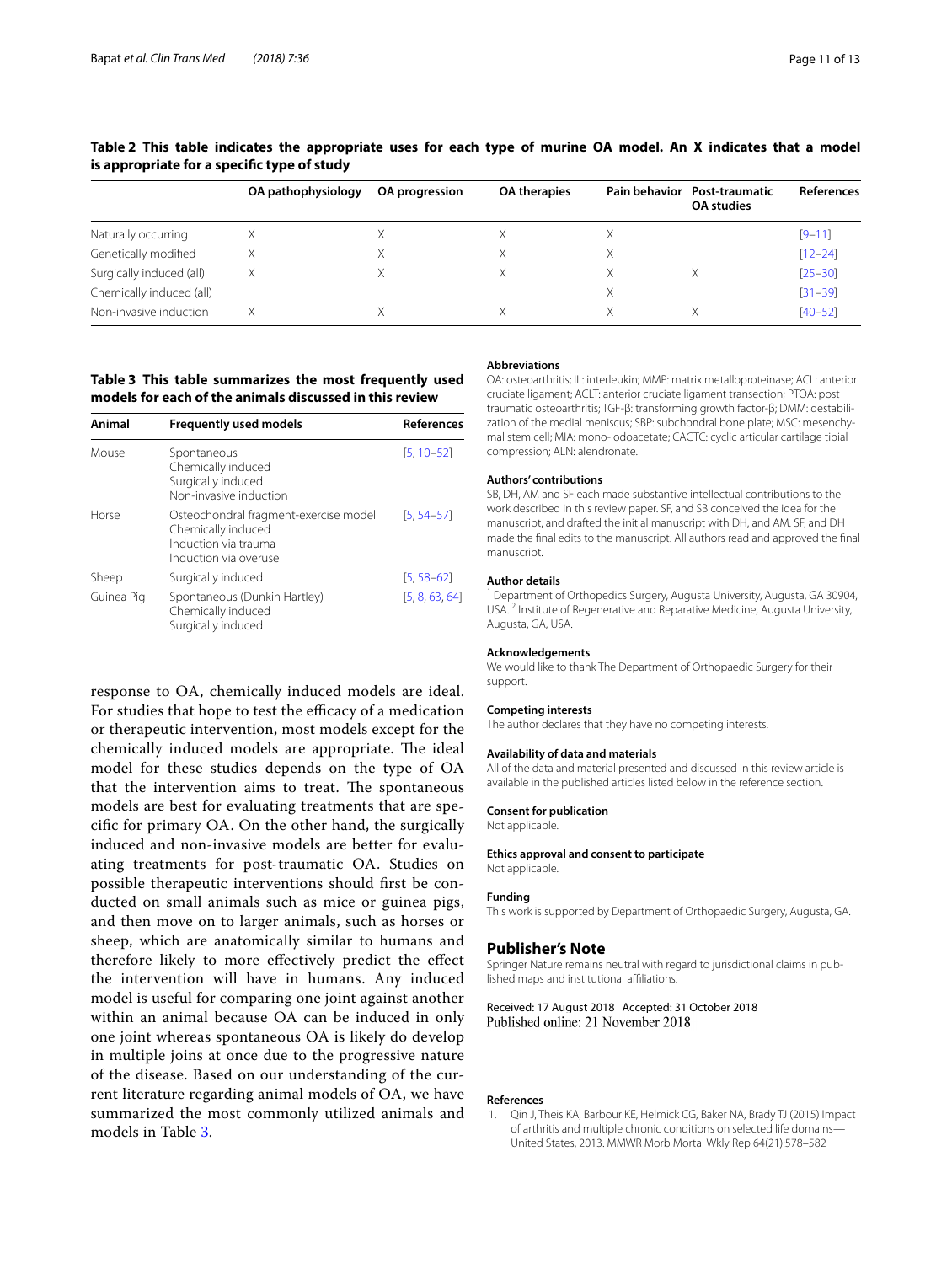- <span id="page-11-0"></span>2. Centers for Disease Control and Prevention (CDC) (2015) Impact of arthritis and multiple chronic conditions on selected life domains— United States, 2013. MMWR Morb Mortal Wkly Rep 62(44):869–873
- <span id="page-11-1"></span>3. Pereira D, Ramos E, Branco J (2015) Osteoarthritis. Acta Med Port 28(1):99–106
- <span id="page-11-2"></span>4. Menashe L, Hirko K, Losina E, Kloppenburg M, Zhang W, Li L et al (2012) The diagnostic performance of MRI in osteoarthritis: a systematic review and meta-analysis. Osteoarthritis Cartilage 20(1):13–21
- <span id="page-11-3"></span>5. Kuyinu EL, Narayanan G, Nair LS, Laurencin CT (2016) Animal models of osteoarthritis: classifcation, update, and measurement of outcomes. J Orthop Surg Res 11:19
- <span id="page-11-4"></span>6. McCoy AM (2015) Animal models of osteoarthritis: comparisons and key considerations. Vet Pathol 52(5):803–818
- <span id="page-11-5"></span>7. Lorenz J, Grassel S (2014) Experimental osteoarthritis models in mice. Methods Mol Biol 1194:401–419
- <span id="page-11-6"></span>8. Malfait AM, Little CB (2015) On the predictive utility of animal models of osteoarthritis. Arthritis Res Ther 17:225
- <span id="page-11-7"></span>9. Little CB, Hunter DJ (2013) Post-traumatic osteoarthritis: from mouse models to clinical trials. Nat Rev Rheumatol 9(8):485–497
- <span id="page-11-8"></span>10. Lampropoulou-Adamidou K, Lelovas P, Karadimas EV, Liakou C, Triantafllopoulos IK, Dontas I et al (2014) Useful animal models for the research of osteoarthritis. Eur J Orthopaedic Surg Traumatol 24(3):263–271
- <span id="page-11-9"></span>11. Lapvetelainen T, Hyttinen M, Lindblom J, Langsjo TK, Sironen R, Li SW et al (2001) More knee joint osteoarthritis (OA) in mice after inactivation of one allele of type II procollagen gene but less OA after lifelong voluntary wheel running exercise. Osteoarthritis Cartilage 9(2):152–160
- <span id="page-11-19"></span>12. Kyostio-Moore S, Nambiar B, Hutto E, Ewing PJ, Piraino S, Berthelette P et al (2011) STR/ort mice, a model for spontaneous osteoarthritis, exhibit elevated levels of both local and systemic infammatory markers. Comp Med 61(4):346–355
- <span id="page-11-20"></span>13. Jaeger K, Selent C, Jaehme W, Mahr S, Goebel U, Ibrahim S et al (2008) The genetics of osteoarthritis in STR/ort mice. Osteoarthritis Cartilage 16(5):607–614
- <span id="page-11-21"></span>14. Kumagai K, Suzuki S, Kanri Y, Matsubara R, Fujii K, Wake M et al (2015) Spontaneously developed osteoarthritis in the temporomandibular joint in STR/ort mice. Biomed Rep 3(4):453–456
- <span id="page-11-22"></span>15. Uchida K, Urabe K, Naruse K, Kozai Y, Onuma K, Mikuni-Takagaki Y et al (2012) Diferential age-related bone architecture changes between female and male STR/Ort mice. Exp Anim 61(1):59–66
- <span id="page-11-23"></span>16. Staines KA, Poulet B, Wentworth DN, Pitsillides AA (2017) The STR/ort mouse model of spontaneous osteoarthritis—an update. Osteoarthritis Cartilage 25(6):802–808
- <span id="page-11-24"></span>17. Pasold J, Osterberg A, Peters K, Taipaleenmaki H, Saamanen AM, Vollmar B et al (2013) Reduced expression of Sfrp1 during chondrogenesis and in articular chondrocytes correlates with osteoarthritis in STR/ort mice. Exp Cell Res 319(5):649–659
- <span id="page-11-25"></span>18. Allen KD, Grifn TM, Rodriguiz RM, Wetsel WC, Kraus VB, Huebner JL et al (2009) Decreased physical function and increased pain sensitivity in mice defcient for type IX collagen. Arthritis Rheum 60(9):2684–2693
- <span id="page-11-26"></span>19. Hu K, Xu L, Cao L, Flahif CM, Brussiau J, Ho K et al (2006) Pathogenesis of osteoarthritis-like changes in the joints of mice defcient in type IX collagen. Arthritis Rheum 54(9):2891–2900
- <span id="page-11-27"></span>20. Costello KE, Guilak F, Setton LA, Griffin TM (2010) Locomotor activity and gait in aged mice defcient for type IX collagen. J Appl Physiol 109(1):211–218
- <span id="page-11-28"></span>21. de Hooge AS, van de Loo FA, Bennink MB, Arntz OJ, de Hooge P, van den Berg WB (2005) Male IL-6 gene knock out mice developed more advanced osteoarthritis upon aging. Osteoarthritis Cartilage 13(1):66–73
- <span id="page-11-10"></span>22. Motomura H, Seki S, Shiozawa S, Aikawa Y, Nogami M, Kimura T (2018) A selective c-Fos/AP-1 inhibitor prevents cartilage destruction and subsequent osteophyte formation. Biochem Biophys Res Commun 497(2):756–761
- <span id="page-11-29"></span>23. Poole R, Blake S, Buschmann M, Goldring S, Laverty S, Lockwood S et al (2010) Recommendations for the use of preclinical models in the study and treatment of osteoarthritis. Osteoarthritis Cartilage 18(Suppl 3):S10–S16
- <span id="page-11-11"></span>24. Zhen G, Wen C, Jia X, Li Y, Crane JL, Mears SC et al (2013) Inhibition of TGF-beta signaling in mesenchymal stem cells of subchondral bone attenuates osteoarthritis. Nat Med 19(6):704–712
- <span id="page-11-12"></span>25. Fang H, Huang L, Welch I, Norley C, Holdsworth DW, Beier F et al (2018) Early changes of articular cartilage and subchondral bone in The DMM mouse model of osteoarthritis. Sci Rep 8(1):2855
- <span id="page-11-30"></span>26. Culley KL, Dragomir CL, Chang J, Wondimu EB, Coico J, Plumb DA et al (2015) Mouse models of osteoarthritis: surgical model of posttraumatic osteoarthritis induced by destabilization of the medial meniscus. Methods Mol Biol 1226:143–173
- <span id="page-11-13"></span>27. Jia H, Ma X, Wei Y, Tong W, Tower RJ, Chandra A et al (2018) Loadinginduced reduction in sclerostin as a mechanism of subchondral bone plate sclerosis in mouse knee joints during late-stage osteoarthritis. Arthritis Rheumatol 70(2):230–241
- <span id="page-11-31"></span>28. Sniekers YH, Weinans H, Bierma-Zeinstra SM, van Leeuwen JP, van Osch GJ (2008) Animal models for osteoarthritis: the effect of ovariectomy and estrogen treatment—a systematic approach. Osteoarthritis Cartilage 16(5):533–541
- <span id="page-11-32"></span>29. Ma HL, Blanchet TJ, Peluso D, Hopkins B, Morris EA, Glasson SS (2007) Osteoarthritis severity is sex dependent in a surgical mouse model. Osteoarthritis Cartilage 15(6):695–700
- <span id="page-11-33"></span>30. Chambers MG, Cox L, Chong L, Suri N, Cover P, Bayliss MT et al (2001) Matrix metalloproteinases and aggrecanases cleave aggrecan in diferent zones of normal cartilage but colocalize in the development of osteoarthritic lesions in STR/ort mice. Arthritis Rheum 44(6):1455–1465
- <span id="page-11-34"></span>31. Glyn-Jones S, Palmer AJ, Agricola R, Price AJ, Vincent TL, Weinans H et al (2015) Osteoarthritis. Lancet 386(9991):376–387
- <span id="page-11-14"></span>32. van Osch GJ, van der Kraan PM, Blankevoort L, Huiskes R, van den Berg WB (1996) Relation of ligament damage with site specifc cartilage loss and osteophyte formation in collagenase induced osteoarthritis in mice. J Rheumatol 23(7):1227–1232
- <span id="page-11-15"></span>33. Adaes S, Mendonca M, Santos TN, Castro-Lopes JM, Ferreira-Gomes J, Neto FL (2014) Intra-articular injection of collagenase in the knee of rats as an alternative model to study nociception associated with osteoarthritis. Arthritis Res Ther 16(1):R10
- <span id="page-11-35"></span>34. Murakami K, Nakagawa H, Nishimura K, Matsuo S (2015) Changes in peptidergic fber density in the synovium of mice with collagenase-induced acute arthritis. Can J Physiol Pharmacol 93(6):435–441
- <span id="page-11-36"></span>35. Cosenza S, Ruiz M, Toupet K, Jorgensen C, Noel D (2017) Mesenchymal stem cells derived exosomes and microparticles protect cartilage and bone from degradation in osteoarthritis. Sci Rep 7(1):16214
- <span id="page-11-37"></span>36. Pitcher T, Sousa-Valente J, Malcangio M (2016) The monoiodoacetate model of osteoarthritis pain in the mouse. J Visualized Exp. [https://doi.](https://doi.org/10.3791/53746) [org/10.3791/53746](https://doi.org/10.3791/53746)
- 37. Al-Safar FJ, Ganabadi S, Yaakub H, Fakurazi S (2009) Collagenase and sodium iodoacetate-induced experimental osteoarthritis model in sprague dawley rats. As J Sci Res 2(4):167–179
- 38. Brederson JD, Chu KL, Xu J, Nikkel AL, Markosyan S, Jarvis MF et al (2018) Characterization and comparison of rat monosodium iodoacetate and medial meniscal tear models of osteoarthritic pain. J Orthop Res. [https://](https://doi.org/10.1002/jor.23869) [doi.org/10.1002/jor.23869](https://doi.org/10.1002/jor.23869)
- <span id="page-11-38"></span>39. Guingamp C, Gegout-Pottie P, Philippe L, Terlain B, Netter P, Gillet P (1997) Mono-iodoacetate-induced experimental osteoarthritis: a dose-response study of loss of mobility, morphology, and biochemistry. Arthritis Rheum 40(9):1670–1679
- <span id="page-11-16"></span>40. Poulet B (2016) Non-invasive loading model of murine osteoarthritis. Curr Rheumatol Rep 18(7):40
- <span id="page-11-39"></span>41. Furman BD, Strand J, Hembree WC, Ward BD, Guilak F, Olson SA (2007) Joint degeneration following closed intraarticular fracture in the mouse knee: a model of posttraumatic arthritis. J Orthop Res 25(5):578–592
- <span id="page-11-17"></span>42. Christiansen BA, Guilak F, Lockwood KA, Olson SA, Pitsillides AA, Sandell LJ et al (2015) Non-invasive mouse models of post-traumatic osteoarthritis. Osteoarthritis Cartilage 23(10):1627–1638
- <span id="page-11-18"></span>43. Schenker ML, Mauck RL, Ahn J, Mehta S (2014) Pathogenesis and prevention of posttraumatic osteoarthritis after intra-articular fracture. J Am Acad Orthop Surg 22(1):20–28
- <span id="page-11-41"></span>44. Christiansen BA, Anderson MJ, Lee CA, Williams JC, Yik JH, Haudenschild DR (2012) Musculoskeletal changes following non-invasive knee injury using a novel mouse model of post-traumatic osteoarthritis. Osteoarthritis Cartilage 20(7):773–782
- <span id="page-11-40"></span>45. Lewis JS, Hembree WC, Furman BD, Tippets L, Cattel D, Huebner JL et al (2011) Acute joint pathology and synovial infammation is associated with increased intra-articular fracture severity in the mouse knee. Osteoarthritis Cartilage 19(7):864–873